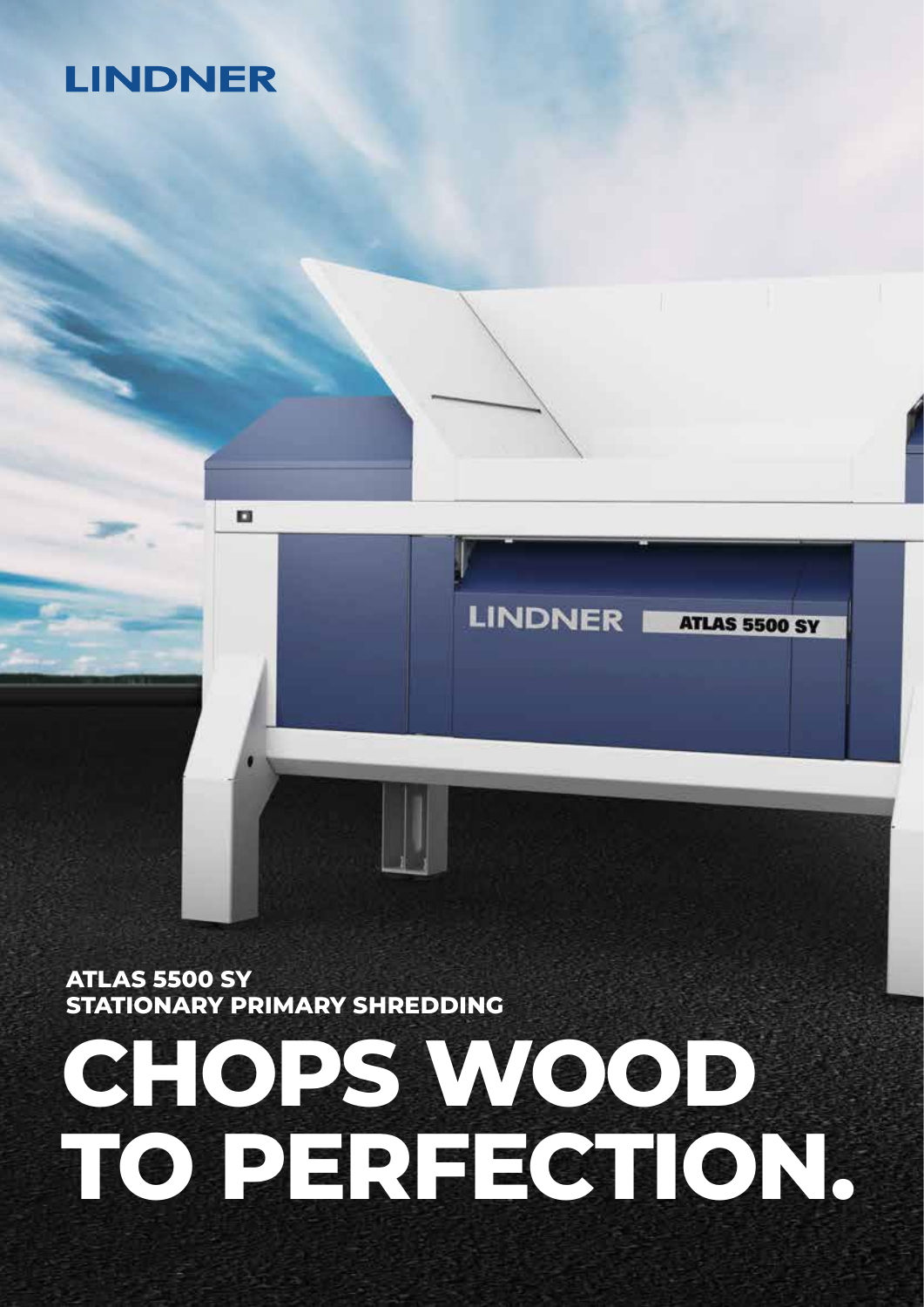# **EXTRACTS EVERY LAST PARTICLE.**



**1.**

**2.**

**3.**

**4. 5.**

**6.**

#### **1. HIGHLY EFFICIENT ELECTRIC BELT DRIVE**

Robust, stable belt drive with planetary gearbox and synchronous stage.

Maximum potential with up to 40% higher efficiency compared to conventional drives. **Ultimate reliability** with particularly durable components.

**Optimum drive protection thanks** to the drive unit's instant mechanical disengagement.

**Flexible adjustability** to the input material.

Secure power down with our tried-and-tested sensors.



Virtually maintenance-free due to dirt-repellent pressure ventilation.



#### **3. TORQUE-LIMITING SAFETY CLUTCH**

High output due to the cutting system's aggressive intake.

Intuitive menu navigation with software functions automatically opening and closing depending on the task at hand.

High availability thanks to fast troubleshooting with smart solution-finding and integrated FAQ database.

Super simple operation of all shredder functions via remote control.



#### **4. SYNCHRON FINE (SF) CUTTING SYSTEM**

Homogeneous output for subsequent process steps thanks to Lindner's patented

SF shaft design.

Low fine particle content of less than 5% thanks to combined cutting and crushing action.

#### **2. CONTROL & OPERATION**

High availability thanks to the FX (Fast Exchange) system for exchanging the entire cutting unit for maintenance purposes.

Full flexibility to adjust to the desired output material due to quickly exchangeable shaft configurations.

**Optimum productivity** thanks to the and less fines.

# **ONLY LINDNER CLIENTS CAN TRULY SAY:**

**Resistant to solid foreign objects such** as iron mountings, screws, etc. Maximum uptime due to the cutting unit's robust design.

### **WOOD SHREDDING TO THE MAX: SOPHISTICATED ENGINEERING MEETS MAXIMUM EFFICIENCY**

With its powerful electric belt drive and highly specialised cutting tools, Lindner's twin-shaft primary shredder Atlas 5500 SY can turn any wood no matter the size into material that is perfectly prepared for subsequent processes, incineration or the material recycling of waste wood. Built for tough applications and equipped with the new FX fast exchange system, this shredder provides maximum uptimes and can be relied on to keep the line going. And it achieves all that with minimal operating costs, astonishing throughputs and full flexibility.

#### **6. FX FAST EXCHANGE SYSTEM & MAINTENANCE**

Easy removal of non-shreddables thanks to generous access to the cutting chamber.

#### **5. SYNCHRON ROUGH (SR) CUTTING SYSTEM**

cutting system's special geometry ideal for rough primary shredding for higher output